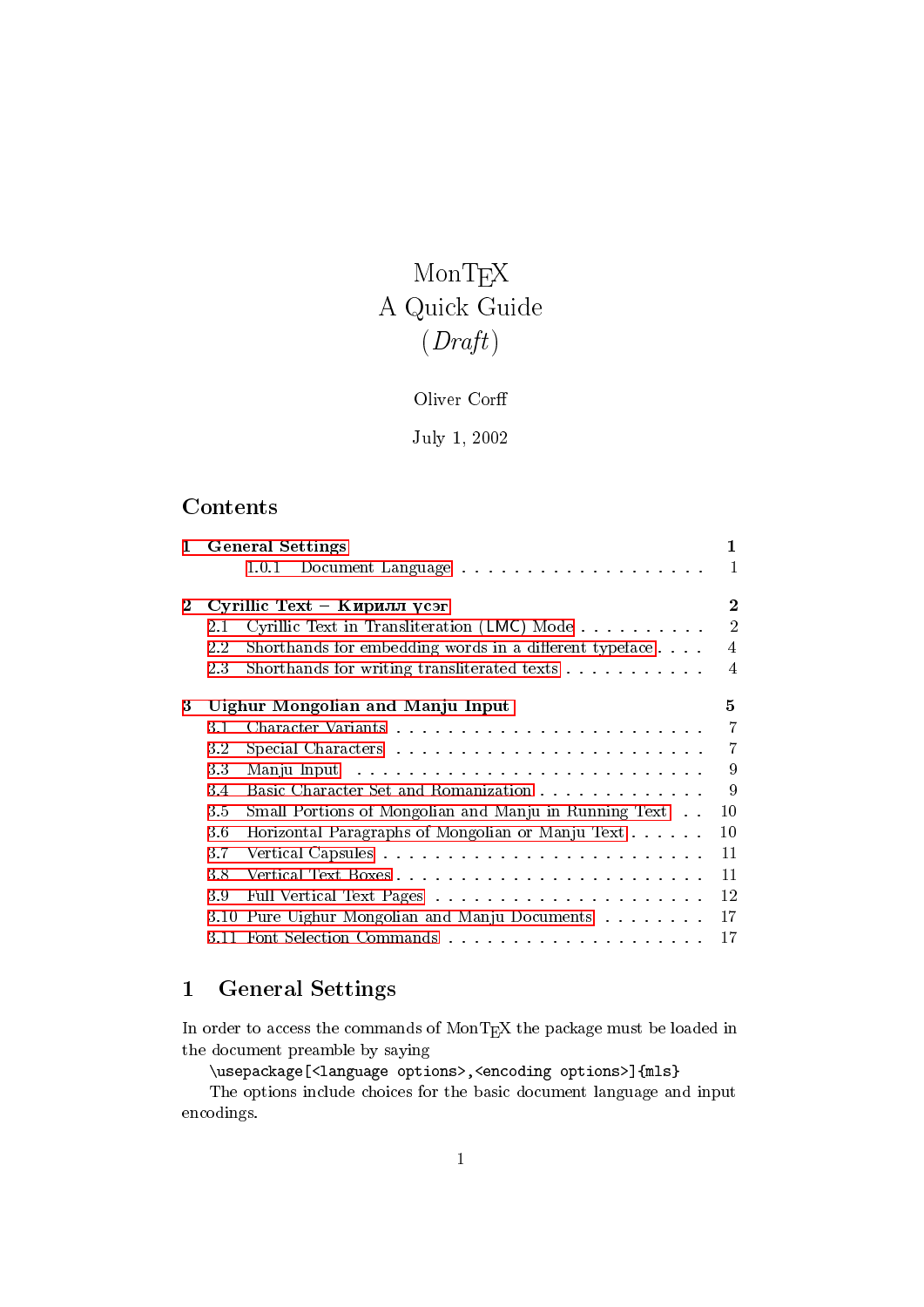#### <span id="page-1-0"></span>1.0.1 Document Language

The document language can be set with one of bicig, bithe, buryat, english, russian or xalx like in

\usepackage[xalx]{mls}

which issues all captions and the date in Modern Mongolian.

The options bicig (see section [3.10,](#page-16-0) page [17\)](#page-16-2) and bithe (see section [3.10](#page-16-0), page [17\)](#page-16-2) are introduced in part [3.9,](#page-12-0) "Full Vertical Text Pages".

The options buryat, russian and xalx produce captions in Buryat, Rus- buryat russian sian and Modern Mongolian.

xalx

| Buryat | 2002 оной июлиин 1-нэй үдэр    |
|--------|--------------------------------|
| Xalx   | $2002$ оны долоодугаар сарын 1 |
|        | Russian $1 \text{ m}$          |

The option english, at least as a \usepackage option, is essentially a english do-nothing: it sets captions to English (which is the default of this package anyway).

## <span id="page-1-1"></span>2 Cyrillic Text – Кирилл үсэг

### <span id="page-1-2"></span>2.1 Cyrillic Text in Transliteration (LMC) Mode

MonTEX provides two basic modes of operation: in

- Transliteration Mode (intimately linked to the LMC encoding) all incoming text is regarded as transliterated Cyrillic. This allows users to compose Cyrillic documents on pure ASCII machines. In contrast, the
- Immediate Mode does nothing and waits for explicit Cyrillic characters in the input in order to generate Cyrillic output.

Two commands are used to switch between these modes:

```
\SetDocumentEncodingLMC
\SetDocumentEncodingNeutral
```
The first command switches to Transliteration Mode, the second command deactivates the transliteration and thus, by definition, activates Immediate Mode.

In the LMC encoding, most Cyrillic characters are mapped directly to a single Latin character but for some characters there is a text command which became necessary since there are more Cyrillic than Latin characters. For convenience, a few ligatures were defined, too. Details are given in table [1.](#page-2-0)

Front vowels can be entered directly using the encoding slot of a valid and active input encoding, or they can be expressed via an abbreviated " $v$ notation where  $v$  stands for any desired vowel. In the LMC encoding used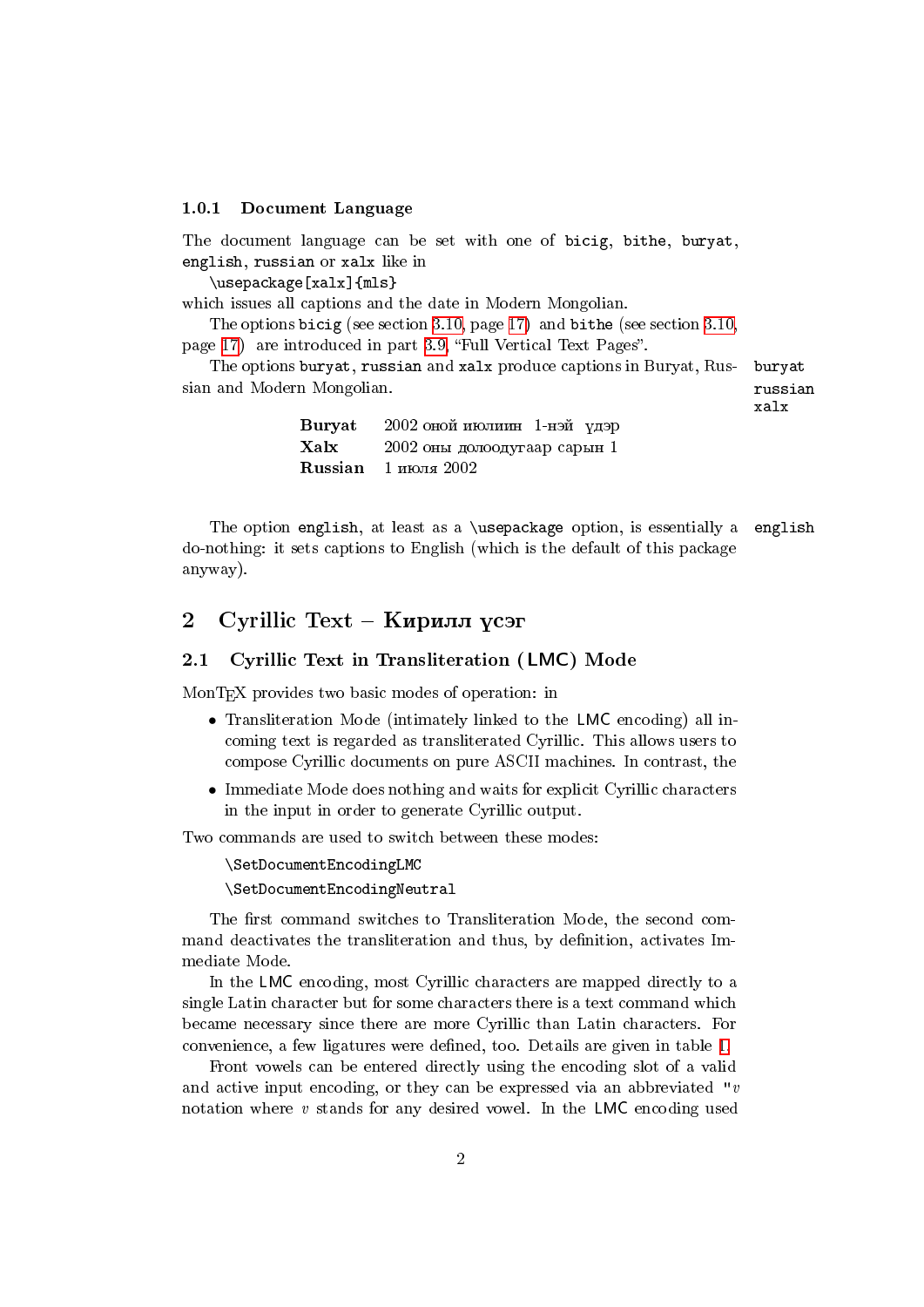|                  | Cyrillic Letter           |              | LMC Input                           |                                     | Generic Command |                          |  |
|------------------|---------------------------|--------------|-------------------------------------|-------------------------------------|-----------------|--------------------------|--|
| $\mathbf{1}$     | A                         | a            | A                                   | a                                   | \CYRA           | \cyra                    |  |
| $\overline{2}$   | Б                         | б            | B                                   | b                                   | \CYRB           | $\sqrt{cyrb}$            |  |
| 3                | Β                         | в            | W                                   | W                                   | \CYRV           | \cyrw                    |  |
| $\overline{4}$   | $\overline{\Gamma}$       | $\Gamma$     | G                                   | g                                   | \CYRG           | $\verb \cyrg $           |  |
| 5                | Д                         | д            | D                                   | d                                   | \CYRD           | $\verb \cyrd $           |  |
| $6\phantom{.0}$  | E                         | е            | E                                   | e                                   | \CYRE           | $\backslash$ cyre        |  |
| 7                | Ë                         | ë            | $\ddot{\mathbf{E}}$ /"E             | ë/"e                                | \CYRY0          | \cyryo                   |  |
|                  |                           |              | $\{ \setminus \}$ YO                | $\{\setminus\}$ yo                  |                 |                          |  |
| 8                | Ж                         | Ж            | J                                   | j                                   | \CYRZH          | $\zeta$ rzh              |  |
| $\boldsymbol{9}$ | 3                         | 3            | Z                                   | z                                   | \CYRZ           | \cyrz                    |  |
| 10               | И                         | и            | I                                   | i                                   | \CYRI           | \cyri                    |  |
| 11               | Й                         | й            | $\ddot{\mathrm{I}}$ /" $\mathrm{I}$ | i''i                                | \CYRISHRT       | \cyrishrt                |  |
|                  |                           |              | $\{ \setminus \}$ YI                | $\{\setminus\}$ yi                  |                 |                          |  |
| 12               | $\mathbf K$               | к            | Κ                                   | k                                   | \CYRK           | $\verb \cyrk $           |  |
| 13               | Л                         | Л            | L                                   | 1                                   | \CYRL           | $\overline{\text{cyrl}}$ |  |
| 14               | М                         | М            | М                                   | m                                   | \CYRM           | \cyrm                    |  |
| 15               | $\boldsymbol{\mathrm{H}}$ | н            | N                                   | n                                   | \CYRN           | \cyrn                    |  |
| $16\,$           | $\overline{O}$            | 0            | 0                                   | о                                   | \CYRO           | \cyro                    |  |
| 17               | $\Theta$                  | Θ            | $0''$ "                             | ö/"o                                | <b>\CYROTLD</b> | \cyrotld                 |  |
| 18               | Π                         | п            | P                                   | p                                   | \CYRP           | \cyrp                    |  |
| $19\,$           | ${\bf P}$                 | p            | R,                                  | r                                   | \CYRR           | \cyrr                    |  |
| $20\,$           | $\mathcal C$              | $\mathbf{C}$ | S                                   | s                                   | \CYRS           | $\sqrt{c}yrs$            |  |
| 21               | T                         | т            | T                                   | t                                   | \CYRT           | \cyrt                    |  |
| $2\sqrt{2}$      | $\mathbf{y}$              | y            | $\ensuremath{\mathbf{U}}$           | u                                   | \CYRU           | \cyru                    |  |
| 23               | Y                         | $\mathbf Y$  | Ü/"∪                                | $\ddot{\mathbf{u}}$ /" $\mathbf{u}$ | \CYRY           | \cyry                    |  |
| 24               | Ф                         | ф            | F                                   | f                                   | \CYRF           | $\sqrt{cyrf}$            |  |
| $25\,$           | $\mathbf X$               | X            | X                                   | x                                   | \CYRH           | $\sqrt{cyrh}$            |  |
| 26               | $\mathbf h$               | h            | Η                                   | h                                   | \CYRHSHA        | cyrhsha                  |  |
| $2\,7$           | Ц                         | ц            | C                                   | $\mathbf C$                         | \CYRC           | $\sqrt{cyrc}$            |  |
| 28               | Ч                         | ч            | Q                                   | q                                   | \CYRCH          | $\verb \cyrch $          |  |
|                  |                           |              | $\setminus$ Ch                      | $\n\cosh$                           |                 |                          |  |
| 29               | Ш                         | Ш            | \Sh                                 | \sh                                 | \CYRSH          | \cyrsh                   |  |
|                  |                           |              |                                     | sh                                  |                 |                          |  |
| 30               | Щ                         | щ            | $\setminus$ Sc                      | \sc                                 | \CYRSHCH        | \cyrshch                 |  |
|                  |                           |              | \Qh                                 | \qh                                 |                 |                          |  |
| 31               | Ъ                         | ь            | $\sqrt{Y}$                          | $\sqrt{y}$                          | <b>CYRHRDSN</b> | \cyrhrdsn                |  |
| 32               | Ы                         | ы            | Y                                   | y                                   | \CYRERY         | \cyrery                  |  |
| 33               | Ь                         | ь            | ۱I                                  | ۱i                                  | \CYRSFTSN       | \cyrsftsn                |  |
| 34               | Э                         | Э            | $\ddot{\text{A}}$ /" $\text{A}$     | $a^{\prime}$ "a                     | \CYREREV        | \cyrerev                 |  |
| 35               | Ю                         | ю            |                                     | ∤ yu                                | <b>CYRYU</b>    | \cyryu                   |  |
| 36               | Я                         | я            | $\{ \setminus \}$ Y A               | {∖}ya                               | \CYRYA          | \cyrya                   |  |

<span id="page-2-0"></span>Table 1: Cyrillic Alphabet Input Methods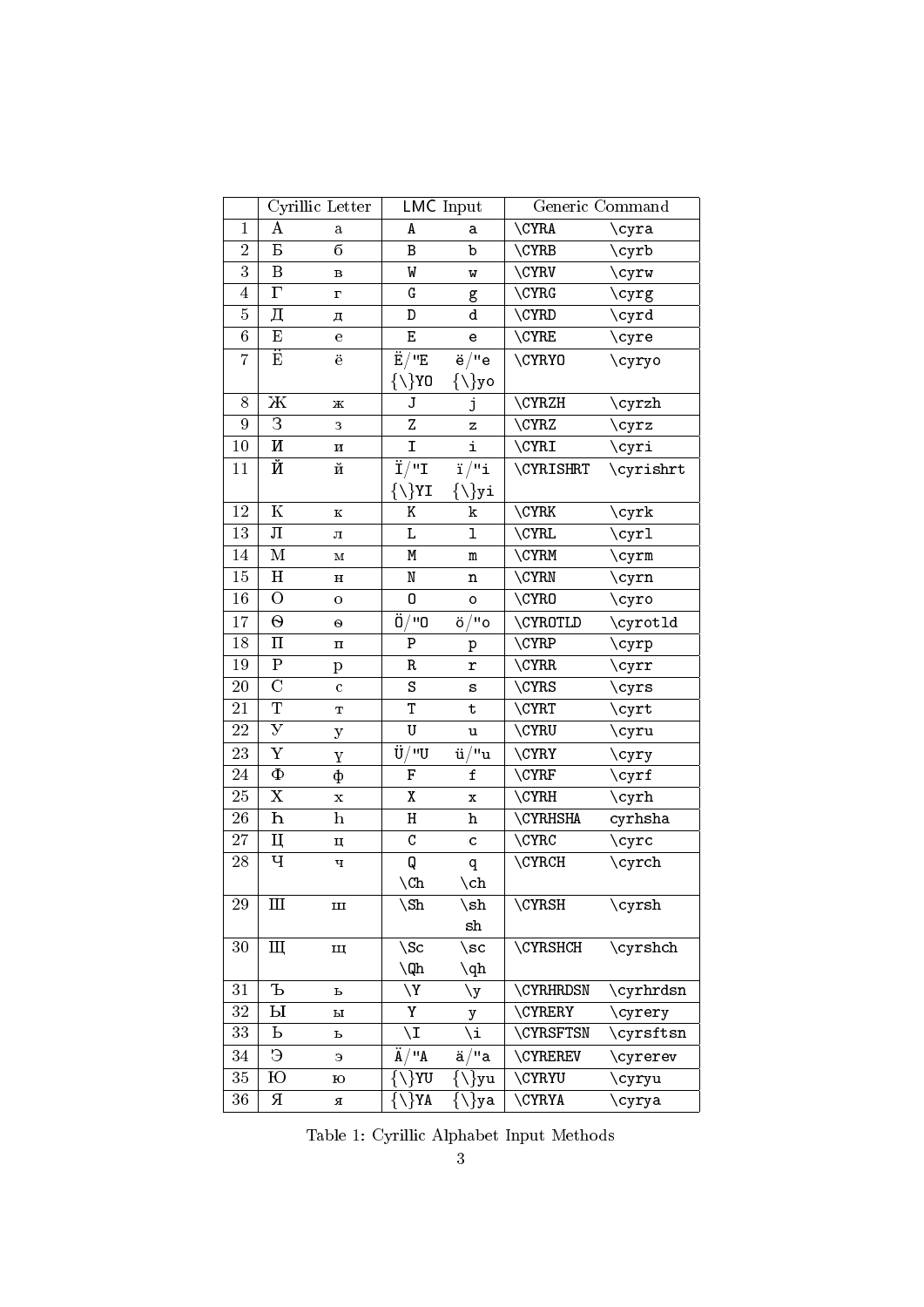by MonT<sub>E</sub>X,  $\mathbf{v}$  is not an active character; selecting the proper letter is done by ligature statements in the Metafont sources.

Some letters can be entered with or without a preceding  $\setminus$ , like io and ¶. Both \yu and yu will produce a µ. While yu is interpreted as a ligature, \yu allows for the character µ to be combined with accents. Accents are not commonly used in Mongolian since there are precise rules for word stress. This feature is taken from the OT2 encoding and is included mainly for the sake of completeness, convenience and compatibility<sup>[1](#page-3-2)</sup>.

Here now a sample of Mongolian text:

| «Халхын гурван өндөр» хэмээн   | {\mnr< <xalxyn "ond"or="" gurwan="">&gt;</xalxyn> |
|--------------------------------|---------------------------------------------------|
| алдаршсан, Зүүн хязгаарыг      | x"am"a"an aldarshsan, Z"u"un xyazgaaryg           |
| тохинуулах сайд Н. Дугар-      | toxinuulax sa"id N. "Dugarjaw ardyn               |
| жав ардын хувьсгалын бүүр      | xuw\i sgalyn b"u"ur "ax"an "ue"as                 |
| эхэн үеэс хамгийн эгзэгтэй амь | xamgi"in "agz"agt"a"i am\i\ d"u"is"an             |
| дүйсэн албанд томилогдох цэрэг | alband tomilogdox c"ar"ag da"iny olon             |
| дайны олон чухал даалгаврыг    | quxal daalgawryg xiq"a"ang"u"il"an                |
| хичээнгүйлэн биелүүлж явсан    | biel"u"ulj yawsan t"u"uxt"a"i x"un.}              |
| тvvxтэй хvн.                   |                                                   |

#### <span id="page-3-0"></span>2.2 Shorthands for embedding words in a different typeface

Sometimes it may be necessary to give short portions of text not only in a different encoding (for which the  $\lat{...}$  and  $\text{...}$  commands are  $\lat$ useful) but it may also be necessary to switch the typeface temporarily. Usu- \mnr ally capsules using  $\text{text } x \text{ do the work if only the typeface is concerned, and}$ building nested commands like  $\text{\left.\ldots\right\}$  is cumbersome if these changes have to be applied very often. MonT<sub>E</sub>X provides an abbreviated style following the rule

 $[k|1]$  two letter font style code  $\{\ldots\}$ 

where the font style code is one of rm, bf, it, sl, sf, sc and tt, like  $\ksl{...}, \lucceq$ ...}, etc.

#### <span id="page-3-1"></span>2.3 Shorthands for writing transliterated texts

MonTEX provides shortcuts for writing certain accented symbols used in conventional transliterating of Mongolian by haceks, the nasal and the gamma. These shortcuts are essentially mnemonics replacing the somewhat more tedious accent notation (see table [2\)](#page-4-1).

It must be observed that these commands are by default dependent on the environment they are used in.  $\Sh$  yields a  $\S$  when used in a Latin

<span id="page-3-2"></span> $1$ The magic triple-C!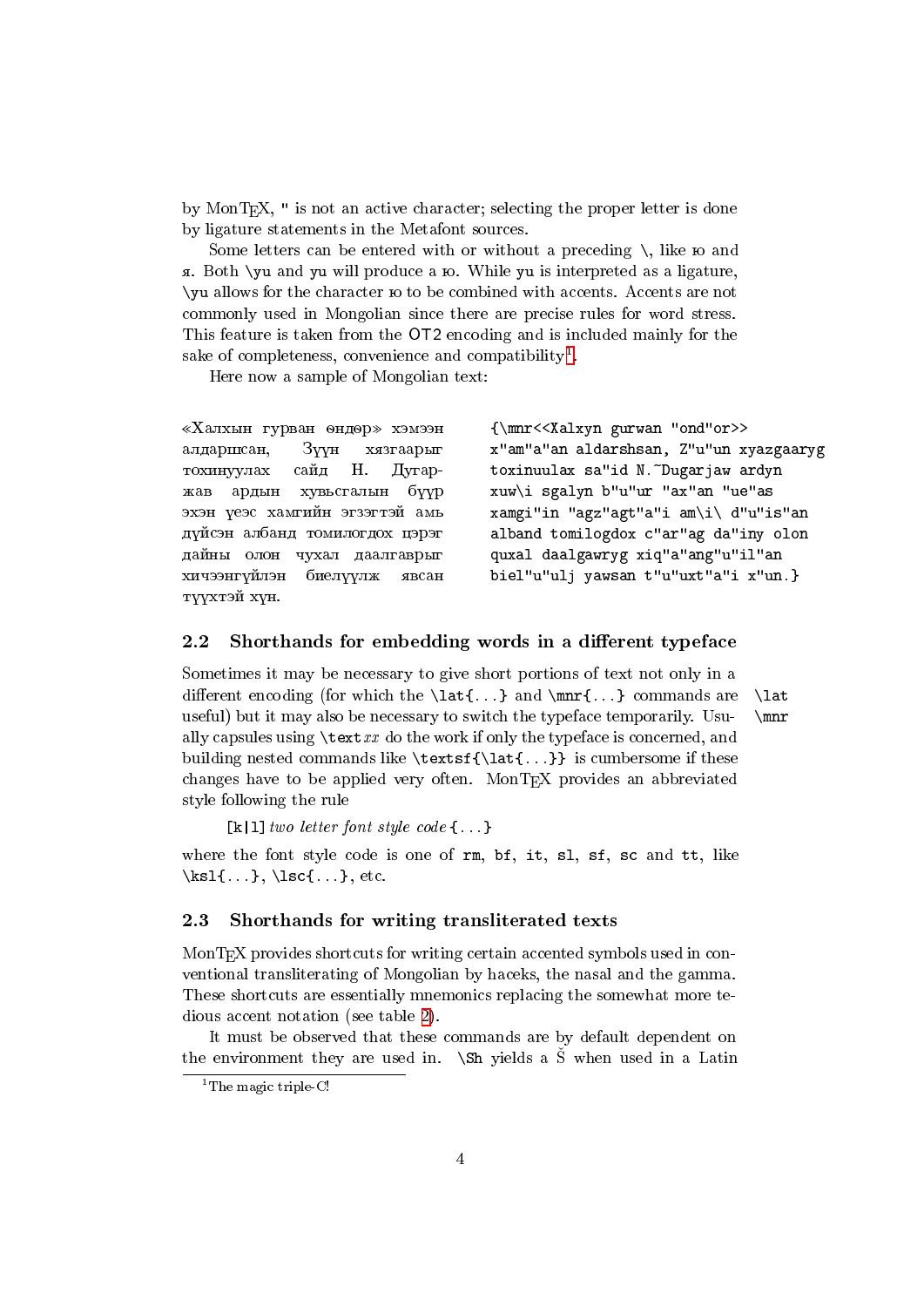| Letter                | Input                                                                                   | Letter                | Input                                                         |
|-----------------------|-----------------------------------------------------------------------------------------|-----------------------|---------------------------------------------------------------|
| č<br>Ĵ<br>š<br>ž<br>ŋ | $\backslash$ ch<br>$\backslash \mathrm{jh}$<br>$\sqrt{\text{sh}}$<br>$\zeta$<br>$\ln g$ | Č<br>Š<br>Š<br>Ž<br>Ŋ | $\setminus$ Ch<br>$\setminus$ Jh<br>$\S h$<br>$\sum h$<br>\Ng |
|                       | ιg                                                                                      |                       | ۱G                                                            |

<span id="page-4-1"></span>Table 2: Shortcuts for Mongolian Transliteration Symbols

environment but results in a  $III$  when used in a Cyrillic context<sup>[2](#page-4-2)</sup>:

| $\tilde{S}agdar$ and $\tilde{C}adraa$ are translitera- | \emph{\Sh agdar} and \emph{\Ch adraa}    |
|--------------------------------------------------------|------------------------------------------|
| tions for Шагдар and Чадраа.                           | are transliterations for                 |
|                                                        | ${\rm Sh\ agdar}$ and ${\rm Ch\ adraa}.$ |

## <span id="page-4-0"></span>3 Uighur Mongolian and Manju Input

A comprehensive table of the Mongolian alphabet and its MLS transliteration, the input conventions of the MLS transliteration in MonTEX and the Simplified Transliteration is given in table [3.](#page-5-0)

The possible combinations of Mongolian writing input methods and display commands are listed in table [4.](#page-6-1) The columns stand for each possible input encoding, the rows contain the display command types. Each table cell at the contains the command that is available for a given combination of input method and command.

While the input method for the majority of characters matches the transliteration conventions, some letters require a slightly different treatment:

- 1. Although the diphtong  $\rightarrow$  is usually rendered as *ayi*, it must be entered as aii in order to produce the desired effect.
- 2. The back vowels  $o$  and  $u$  are both rendered as  $u$ .
- 3. The front vowels  $\ddot{o}$  and  $\ddot{u}$  are both rendered as ui in first syllables and as u in later syllables.
- 4. Since  $\int$  means both t and d, it is necessary to spell this letter as t in the beginning of words, and d in the middle of words, regardless of the actual meaning.

<span id="page-4-2"></span> $^{2}$ The authors wish to thank J. Knappen for resolving one instability in the original code for these letters.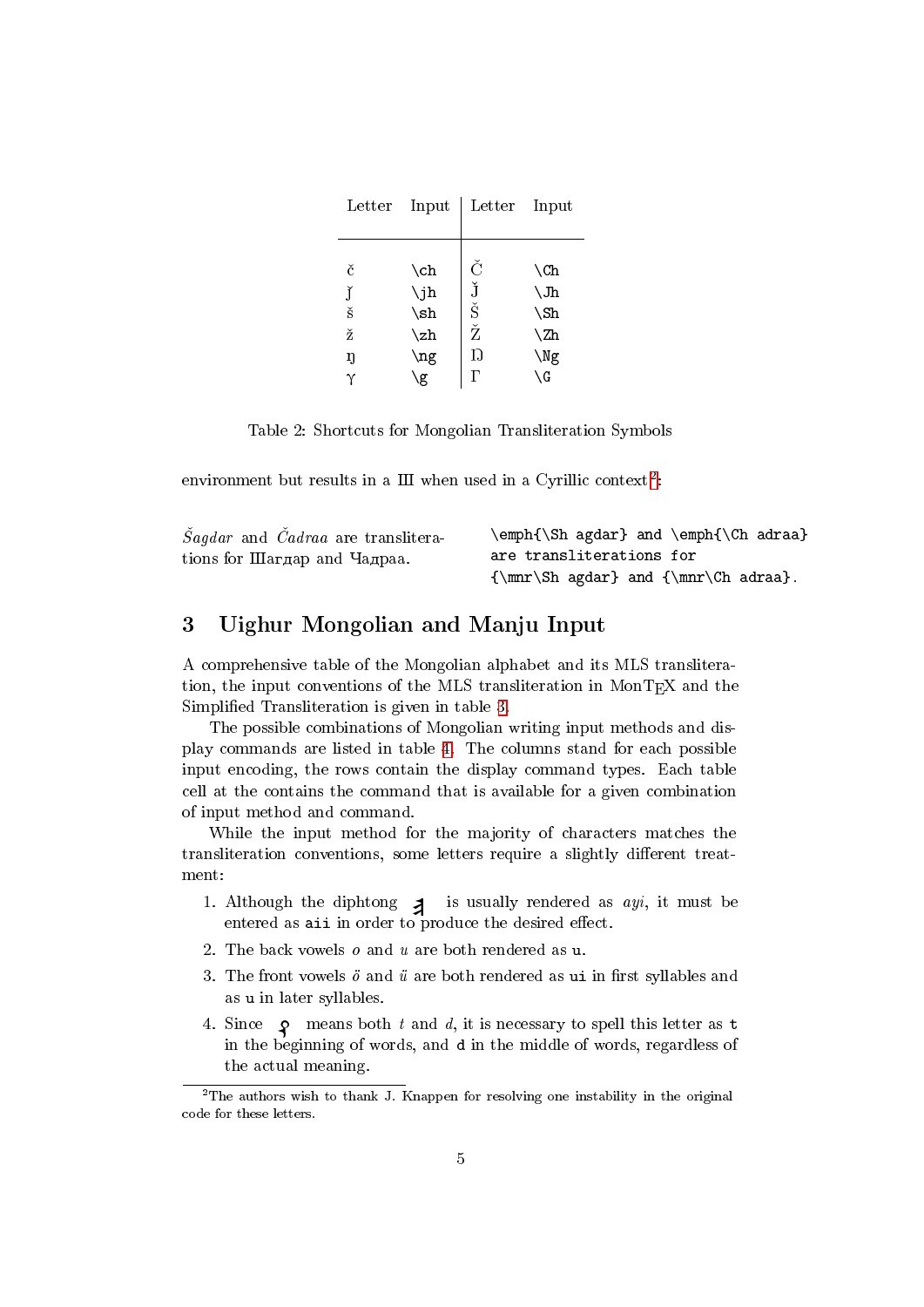| Uighur              | <b>MLS</b>    |              | Simplified               | Uighur    | MLS                     |             | Simplified  |
|---------------------|---------------|--------------|--------------------------|-----------|-------------------------|-------------|-------------|
| Script              | Transl. Input |              | Input                    | Script    | Transl. Input           |             | Input       |
|                     | a             | a            | a                        | ≯         | S                       | s           | s           |
|                     | ä             | ä, E         | е                        | ≯         | sh                      | S           | sh          |
|                     | e             | e            | $\mathbf v$              | 4         | t                       | t           | $\sf t$     |
| Ļ                   | i             | i            | i                        | ◁         | d                       | d           | d, t        |
| Ł                   | $\circ$       | $\circ$      | u                        |           | 1                       | 1           | $\mathbf 1$ |
| ą                   | $\bf u$       | $\bf u$      | u                        |           | $\mathbf m$             | $\mathbf m$ | $\mathbf m$ |
| ą                   | ö             | ö, O         | ui, u                    | 4         | $\mathbf C$             | C           | $\mathbf C$ |
| ჭ                   | ü             | ü, U         | ui, u                    | ◢         | z                       | $\mathbf z$ | z           |
|                     | $\mathbf n$   | $\mathbf n$  | $\mathbf n$              | ∽         | y                       | y           | y           |
| すっけ                 | *ng           | ng           | ng                       | <b>VI</b> | ${\bf r}$               | ${\bf r}$   | ${\bf r}$   |
|                     | $\mathbf x$   | $\mathbf x$  | $\mathbf x$              | ⊲         | $\overline{\mathbf{v}}$ | $\mathbf v$ | $\mathbf v$ |
|                     | Υ             | G            | g                        |           | ${\bf h}$               | h           | ${\bf h}$   |
| $\Rightarrow$       | k             | $\bf k$      | k                        |           | j                       | j           | j           |
| $\Rightarrow$       | g             | $\mathsf g$  | $\mathbf{g},~\mathbf{k}$ |           | Κ                       | Κ           | Κ           |
| $\boldsymbol{\Phi}$ | $\mathbf b$   | b            | $\mathbf b$              | ∽         | [-]                     | Q           | q           |
| ஶ                   | p             | $\, {\bf p}$ | p                        | 서         | C                       | C           | C           |
| Ď                   | $\mathbf f$   | $\mathbf f$  | $\mathtt{f}$             | 시         | Z                       | Z           | Z           |

<span id="page-5-0"></span>Table 3: Mongolian Script Transliterations

5. The four consonants  $y$ ,  $g$ ,  $x$  and  $k$  are constrained with regard to the following vowels. The Simplified Transliteration renders these as g (before  $a$  and  $u$  only),  $g$  (before  $a$  and  $u$  only),  $x$  and  $k$ .

As it was demonstrated in subsection [2.1,](#page-1-2) it is technically possible to choose between an automatic document encoding and the neutral mode. In the case of Uighur Mongolian, the mode of choice activates the Simplied Transliteration Mode and is called with

#### \SetDocumentEncodingBicig

With \SetDocumentEncodingBicig set, it is possible to switch to the Simplified Transliteration Mode anywhere in the document, not only in the preamble.

Caveat: Since switching to Uighur Mongolian text requires a lot of settings to be effected at the same time, there are high-level commands available (see below all kinds of Mongolian and Manju Display Commands) which do all the work, including the definition of the document encoding. Thus, while \SetDocumentEncodingBicig is indeed classified as a user-level command,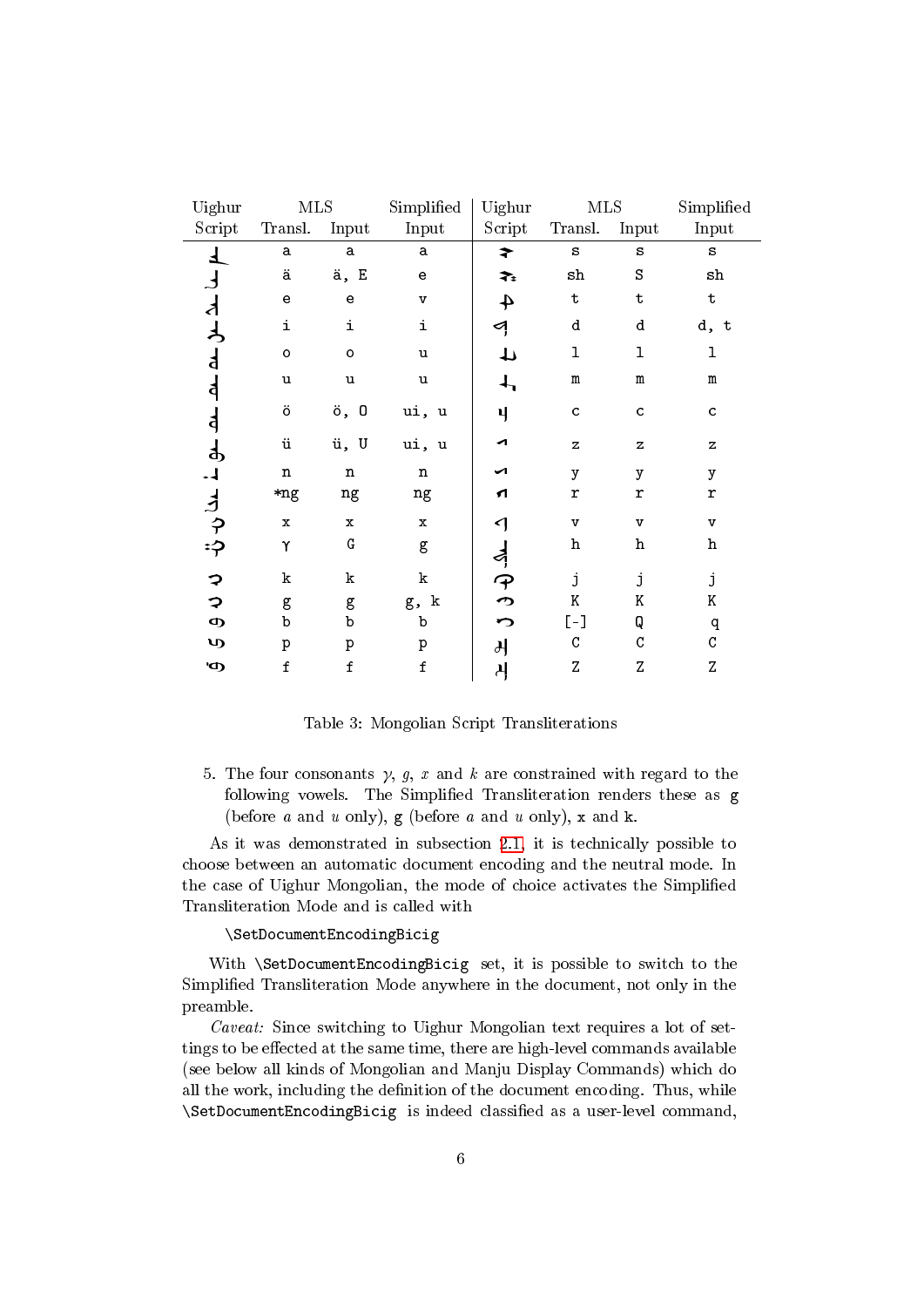| Command      |                                 | Mongolian              | Manju                    |  |
|--------------|---------------------------------|------------------------|--------------------------|--|
| Type         | MLS.                            | Simplified             |                          |  |
| Document     | only<br>available<br>as         | LM0                    | LMA                      |  |
| Encoding     | font encoding LMS,              |                        |                          |  |
|              | not as document                 |                        |                          |  |
|              | encoding                        |                        |                          |  |
| Horizontal   | $\begin{cases}$<br>(see<br>sec- | \bicig<br>(see<br>sec- | \bithe<br>(see<br>sec-   |  |
| Capsules     | tion $3.5$ , page $10$ )        | tion 3.5, page $10$ )  | tion $3.5$ , page $10$ ) |  |
|              |                                 |                        |                          |  |
| Horizontal   | not available                   | bicigtext (see sec-    | bithetext (see sec-      |  |
|              |                                 |                        |                          |  |
| Paragraphs   |                                 | tion 3.6, page $10$ )  | tion $3.6$ , page $10$ ) |  |
| Vertical     | \mbosoo (see sec-               | \mobosoo (see sec-     | \mabosoo (see sec-       |  |
| Capsules     | tion 4, page $11$ )             | tion 4, page $11$ )    | tion 4, page $11$ )      |  |
| Vertical     | not available                   | \mobox<br>$(see \tsec$ | \mabox (see sec-         |  |
| Paragraph    |                                 | tion 3.8, page $11$ )  | tion $5$ , page $11$ )   |  |
| <b>Boxes</b> |                                 |                        |                          |  |
| Vertical     | not available                   | bicigpage (see sec-    | bithepage (see sec-      |  |

<span id="page-6-1"></span>Table 4: Mongolian Input and Display Commands

it is certainly not necessary for everyday work.

#### <span id="page-6-0"></span>3.1 Character Variants

With the assistance of special, non-printing characters like the Form Variant Selectors, the appearance of certain characters can be modified in order to display typographical and orthographical variants. Notably, the  $n$  will loose its dot before vowels, as will  $\gamma$ . Let's assume the word "place" is written in an old book as  $\theta$ <sub>r</sub>, It should be understood that this is a variant

of  $\bigcap_{n\in\mathbb{N}}$  and should be spelled  $\gamma'$  azar, not xazar. With vowels, the Form Variant Selectors can change the shape that is usually required by graphical context. At present, only the first of two Form Variant Selectors actually does something, the exact behaviour of the second Form Variant Selector waits to be implemented.

The following short example shows a concrete application of this method. It renders the six syllable mantra *om ma ni padme hum* (tib.  $\overbrace{\mathbf{X}}^{s}$ ,  $\mathbf{X}^{s}$ ,  $\overbrace{\mathbf{X}}^{s}$ 515  $\mathcal{E}$  $\cdot\mathring{\mathbf{5}}$ ß  $\cdot$ ) as it is displayed on a huge bronze incense burner in front of the

Gandan Monastery in Ulaanbaatar: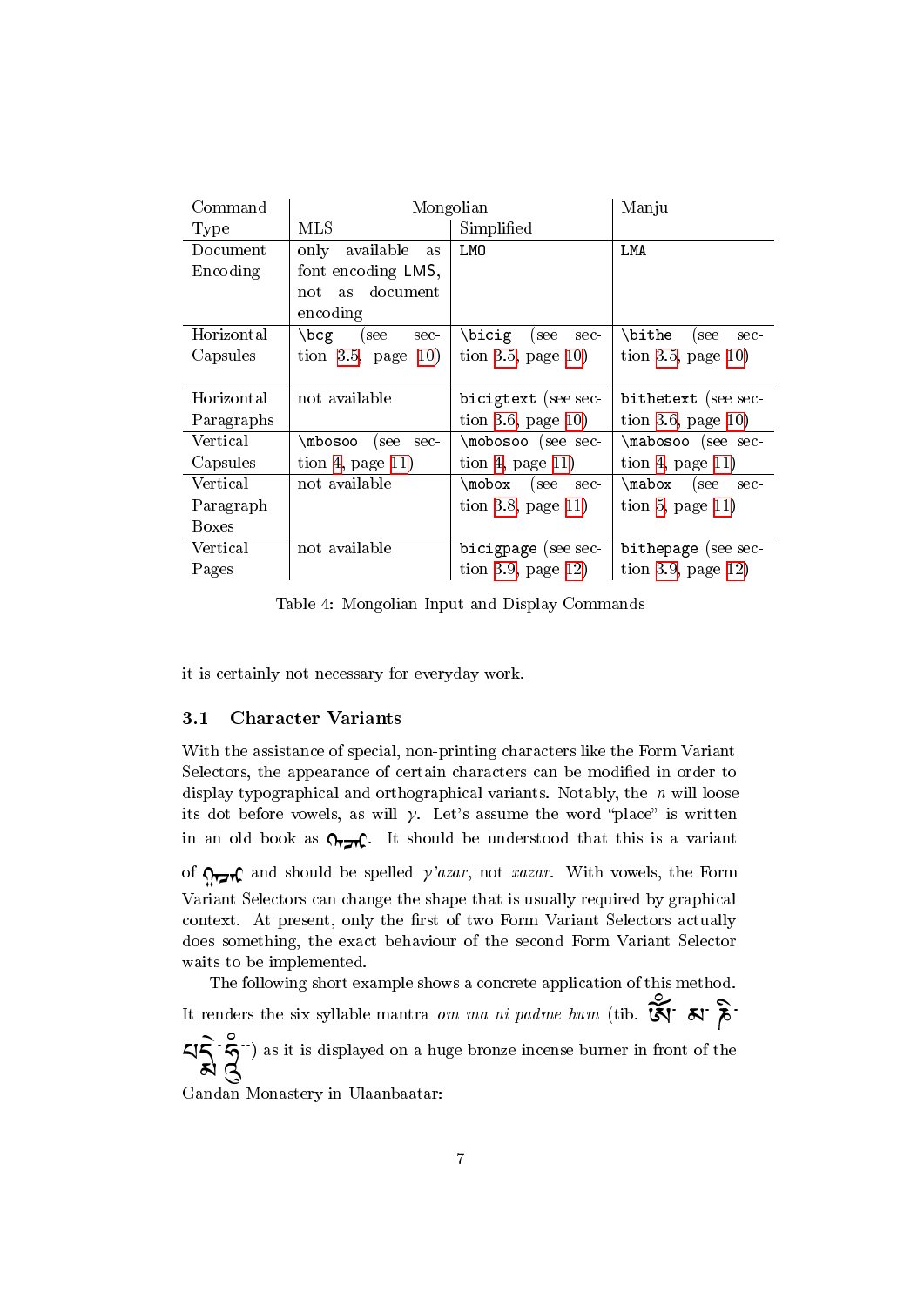$\frac{1}{2}$  defined by

\mobox{3cm}{\noindent\sffamily \om uva\\  $\langle$  ma'=a $\langle$  $\langle n'i \rangle$ \ badmi'\\ \om huu}

#### <span id="page-7-0"></span>3.2 Special Characters

For the correct operation of retransliterating systems processing Mongolian script additional symbols are needed. These include Form Variant Selectors (FVS), the Vowel Separator, and other symbols like the Mongolian Positional Indicator. As can be seen from its usage in table [3,](#page-5-0) entering \*ng tells the system to consider this  $ng$  to be in non-initial position.<sup>[3](#page-7-3)</sup>

Besides these symbols, table [5](#page-8-0) includes also some useful punctuation marks etc. as they are used in Mongolian Script.

#### <span id="page-7-1"></span>3.3 Manju Input

Manju documents can be compiled with the bithe (see section [3.10,](#page-16-0) page [17\)](#page-16-2) option to the \usepackage command, which will create complete documents in Manju. Anywhere in the document, it is possible to switch to Manju input (transliteration mode) with \SetDocumentEncodingBithe which internally activates the LMA encoding.

Caveat: Since switching to Manju text requires a lot of settings to be effected at the same time, there are high-level commands available (see below) which do all the work, including the definition of the document encoding. Thus, while \SetDocumentEncodingBithe is indeed classified as a user-level command, it is certainly not necessary for everyday work.

#### <span id="page-7-2"></span>3.4 Basic Character Set and Romanization

Given by dictionary order, the system provides a basic character set as shown in table [6.](#page-9-3)

While the input method for the majority of characters matches the transliteration conventions, some letters require a slightly different treatment:

1. Although the diphtong  $\Box$  is usually rendered as  $ai$ , it must be entered as aii in order to produce the desired effect.

<span id="page-7-3"></span> $3$ Unfortunately, though it is now commonly agreed in the scientific community that these symbols are needed, their definition is still in a state of flux, and thus the symbols given here are presented on a preliminary basis.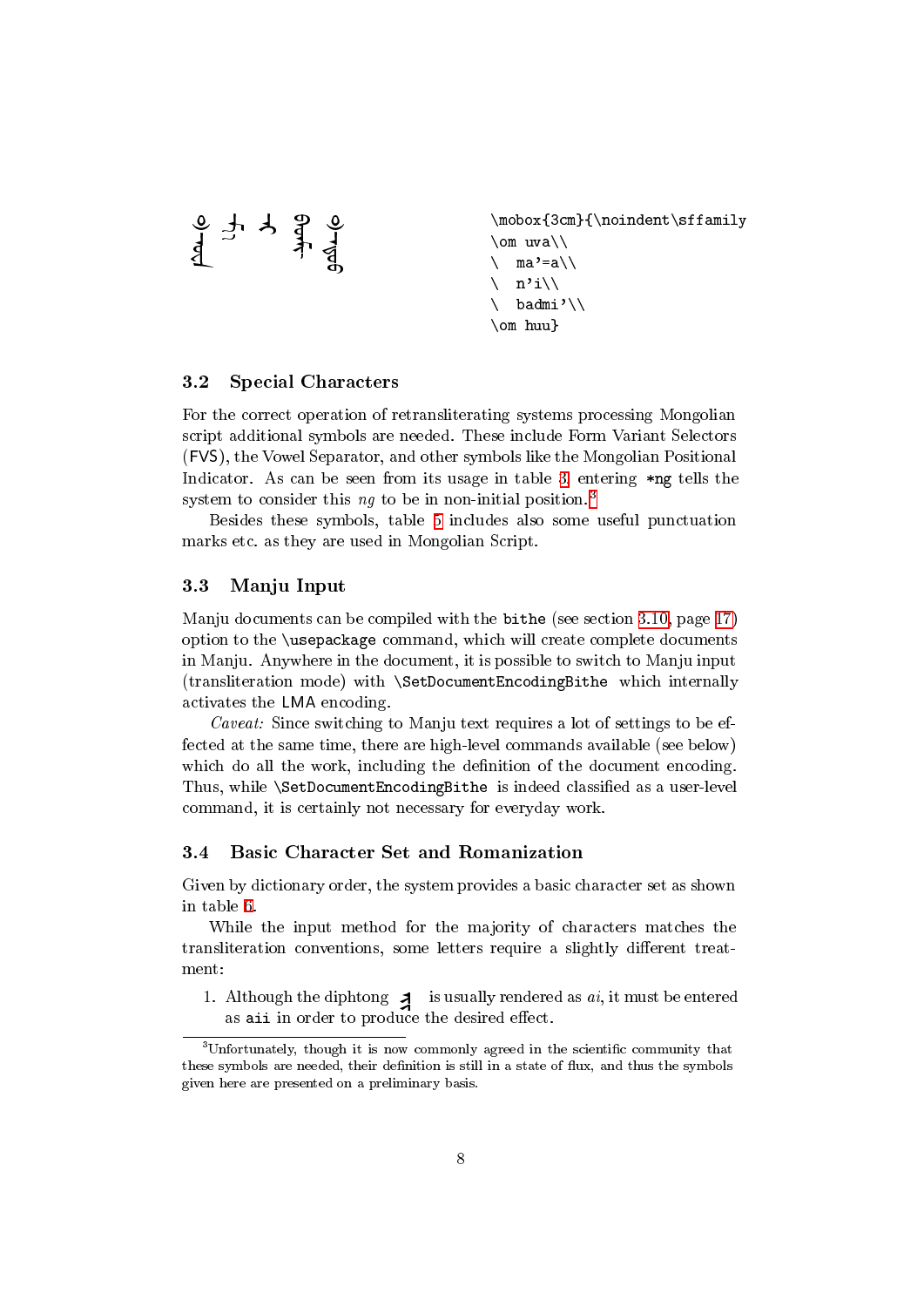| Symbol                            | Name                       | Input                    |
|-----------------------------------|----------------------------|--------------------------|
| ļ                                 | <b>Exclamation Mark</b>    |                          |
| $\ddot{ }$                        | Question Mark              | ?                        |
| i?                                | Exclamation Question Mark  | !?                       |
| ?!                                | Question Exclamation Mark  | $\overline{?}!$          |
| $\ast$                            | Mong. Positional Indicator | $\ast$                   |
| <b>MSP</b>                        | Mongolian Space            |                          |
|                                   | Opening Bracket            | $\overline{\mathcal{L}}$ |
|                                   | Closing Bracket            | $\overline{\phantom{a}}$ |
| $\leftarrow$                      | Opening Angle Bracket      | $\overline{\phantom{0}}$ |
| $\checkmark$                      | Closing Angle Bracket      | $\mathbf{I}$             |
| $\hat{\mathbf{z}}$                | Opening Guillemot          | <<                       |
| $\checkmark$                      | Closing Guillemot          | $\gt$                    |
| <b>FVS1</b>                       | Form Variant Selector 1    | ,                        |
| <b>FVS2</b>                       | Form Variant Selector 2    | Ĥ                        |
| <b>MVS</b>                        | Mong. Vowel Separator      | $\equiv$                 |
| П                                 | Mongolian Nuruu            | $\mathsf{l}$             |
|                                   | Period                     |                          |
|                                   | Comma                      |                          |
|                                   | Colon                      |                          |
|                                   | Dörwöljin                  | $\colon$                 |
| ※ミの                               | Ellipsis                   |                          |
|                                   | Digit zero                 | 0                        |
| $\boldsymbol{\vartheta}$          | Digit one                  | 1                        |
| $\overline{\mathcal{Q}}$          | Digit two                  | $\overline{2}$           |
| $\overline{2}$                    | Digit three                | 3                        |
| $\overline{O}$                    | Digit four                 | 4                        |
| $\overline{\mathcal{M}}$          | Digit five                 | 5                        |
| G                                 | Digit six                  | 6                        |
| Ø                                 | Digit seven                | 7                        |
|                                   | Digit eight                | 8                        |
| $\frac{\mathcal{L}}{\mathcal{C}}$ | Digit nine                 | 9                        |
|                                   |                            |                          |

<span id="page-8-0"></span>Table 5: Mongolian Script Special Symbols and Punctuation Marks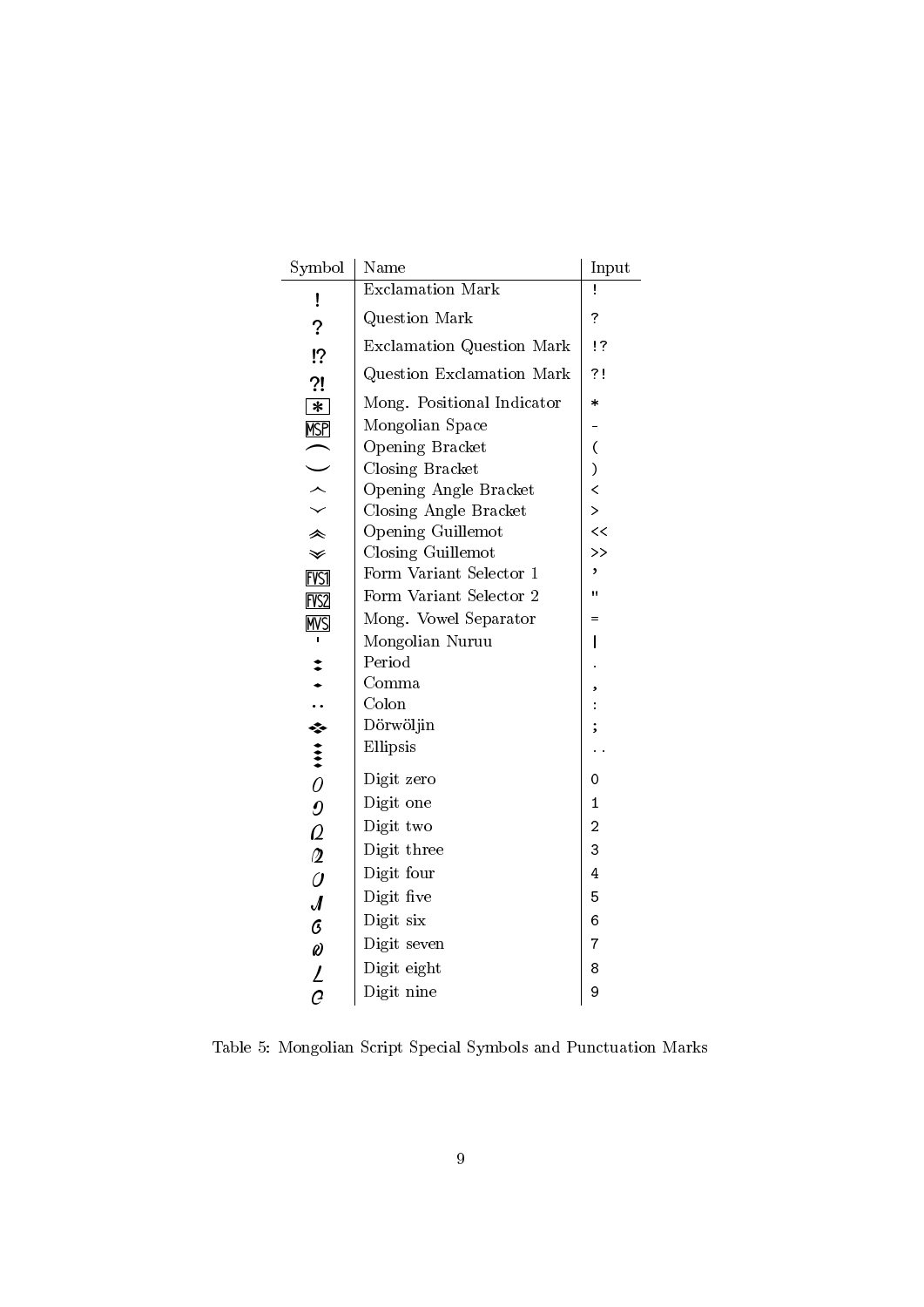<span id="page-9-2"></span>

| Manju | Input        | Latin    | Manju | Input                 | Latin | Manju | Input | Latin       |
|-------|--------------|----------|-------|-----------------------|-------|-------|-------|-------------|
|       | a            | a        | ၁     | h                     | h     | ป     | C     | $\mathbf c$ |
|       | e            | e        | q     | b                     |       |       |       |             |
|       |              |          | Œ,    | р                     | р     | ∽     | v     | у           |
| đ     | $\Omega$     | $\Omega$ |       | S                     | S     | ∽     | k     | k,          |
| र्वग  | u            | u        |       | $\mathbf{s}^{\prime}$ | š     | יכי   | g     | g'          |
| đ     | $\mathbf{v}$ | ū        |       | t,                    | t     | ঌ৽    | h     | h'          |
|       | n            | n        |       | d                     | d     |       | r     | r           |
| ੭     | k            | k        |       |                       |       |       |       |             |
|       | g            | g        |       | m                     | m     | ◁     | W     | W           |

<span id="page-9-3"></span>Table 6: Manju Basic Character Set

- 2. The vowel which is conventionally rendered as  $\hat{u}$  or  $\overline{u}$  **d** can be entered as v or as  $\equiv \{u\}$  due to the fact that a character  $\hat{u}$  is not readily available on most systems.
- 3. The consonant  $\check{s} \rightarrow \check{c}$  can be entered as  $s'$  or as  $\forall s$ , but not as \*sh as to avoid undesired mergers of  $s$  and  $h$  like in  $ishun$  $\bar{\Phi}^{\circ}$ 1 which

should not be \**išun*  $\frac{1}{2}$ !

#### <span id="page-9-0"></span>3.5 Small Portions of Mongolian and Manju in Running Text

For displaying short Mongolian snippets in running text use

| MLS Romanization $\begin{cases} \cdot & \cdot \end{cases}$ .                       | $\big\backslash$ bcg              |  |
|------------------------------------------------------------------------------------|-----------------------------------|--|
| Simplified Transliteration $\beta_1\$ .                                            | \bicig                            |  |
| $\Gamma$ on diontering chemi. Meniu oninneto in nunning text use $\Lambda$ hithe f | $\lambda$ L $\lambda$ L $\lambda$ |  |

For displaying short Manju snippets in running text use  $\bithe{...}$ .  $\bithe$ 

| $\text{This is }$ for $\text{mod } 6$ and $\text{dim}$ |  | This is $\bigcup \{munggu1 \text{ bic} \}.$ |
|--------------------------------------------------------|--|---------------------------------------------|
|                                                        |  | That is $\tilde{m}$ anju bithe}.            |
| That is $\pi_{\mathbf{v}}$ or $\pi_{\mathbf{v}}$ .     |  |                                             |

### <span id="page-9-1"></span>3.6 Horizontal Paragraphs of Mongolian or Manju Text

If one needs more than a few words of Mongolian or Manju but does not want to change the line orientation, then the environments bicigtext for bicigtext Mongolian (which should be entered in Mongolian Simplified Transliteration) and bithetext for Manju are useful. bithetext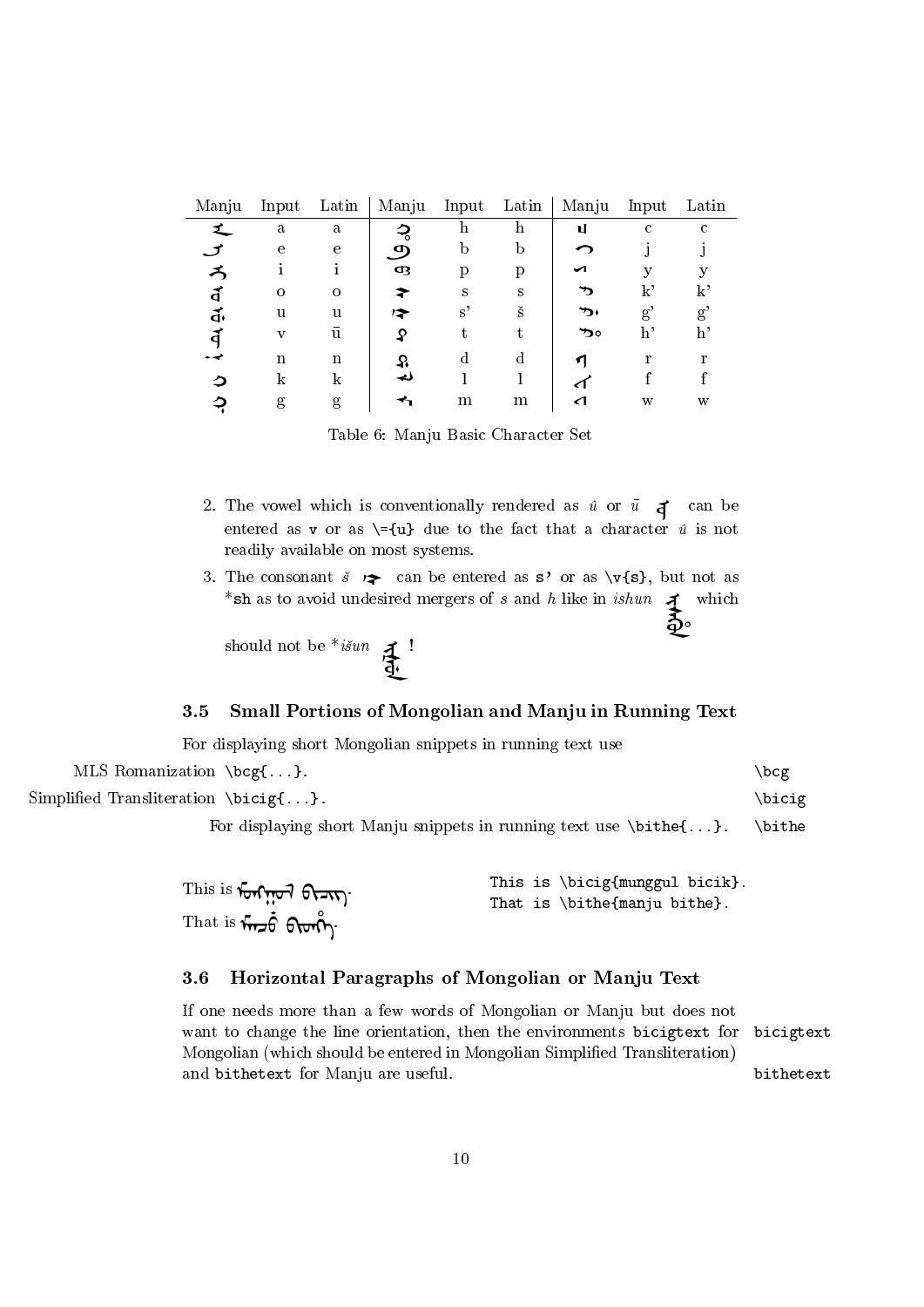<span id="page-10-2"></span>**11 Crobing for Cognot**  $65$   $7$ sz **A**  $\sqrt{a}$   $\sqrt{a}$   $\sqrt{a}$   $\sqrt{a}$   $\sqrt{a}$ Nants + Cromps lan Council Correct lo Noter home 6 lims for from forth Combat formation Cacacoton for parchero exce 6  $65\sigma$   $65\sigma$   $69\sigma$   $69\sigma$ \*\* Interested

\begin{bicigtext} uindur gegen zanabazar. 17..18 d'ugar zagun-u munggul-un neiigem, ulus tuiru, shasin-u uiiles-tu, ilangguy = a uralig-un kuikzil-du uncukui ekurge kuiicedgeksen uindur gegen zanabazar, cingkis xagan-u aldan urug-un izagur surbulzidan abadai saiin nuyan xan-u kuiu tuisiyedu xan gumbudurzi-yin ger-tu 1635 un-du tuiruksen. \end{bicigtext}

 $\int$  $G_{\mathcal{F}}$  $G_{\mathcal{F}}$  $G_{\mathcal{F}}$  $G_{\mathcal{F}}$   $G_{\mathcal{F}}$   $G_{\mathcal{F}}$   $G_{\mathcal{F}}$   $G_{\mathcal{F}}$   $G_{\mathcal{F}}$   $G_{\mathcal{F}}$   $G_{\mathcal{F}}$   $G_{\mathcal{F}}$   $G_{\mathcal{F}}$   $G_{\mathcal{F}}$   $G_{\mathcal{F}}$   $G_{\mathcal{F}}$   $G_{\mathcal{F}}$   $G_{\mathcal{F}}$   $G_{\mathcal{F}}$   $G_{\mathcal{F}}$   $G_{\$ <del>ᡠ</del>ᠮ᠇ ᠉ᡰᡉᡥᠦᢩᠰᠣᠰ᠂ᢉ᠋᠊ᠬᠨᡉ᠊ᠡᡰ ᠉᠍ᡪᡥᡝᠳᠪᡪ  $M_{\text{UV}}$  \begin{bithetext} han-i araha sunja hacin-i hergen kamciha manju gisun-i buleku bithe. abkai so\v{s}ohon. emu hacin. nadan meyen.% \end{bithetext}

#### <span id="page-10-0"></span>**Vertical Capsules**  $3.7$

Individual Mongolian and Manju words can be placed vertically anywhere in otherwise horizontal text like in the keyword entry of dictionaries.<sup>4</sup>. The capsule containing the Mongolian or Manju word will automatically request sufficient space so that ugly overlaps with neighbouring lines will not happen.

For presenting text given in broad (or MLS) transliteration, use the command  $mbosoo\{ \ldots \}$ ; when writing in Mongolian Simplified Transliteration, use  $\mbox{nobosoo}\{\ldots\}$ ; likewise for Manju, use  $\mbox{nobosoo}\{\ldots\}$ . All these commands are derived from a command \bosoo{...} which places text in vertical capsules but leaves the contents untouched as far as the encoding is concerned.

without PostScript support Mongolian text enclosed in vertical capsules will be printed horizon $tally!$ \mbosoo \mobosoo \mabosoo  $hosa$ 

ן בעל<br>13

<span id="page-10-1"></span><sup>&</sup>lt;sup>4</sup>Famous dictionaries with a mixture of vertical and horizontal printing are I. J. Schmidt's Mongolian-Russian-German dictionary (1835) and F. Lessing's Mongolian-English dictionary (1960).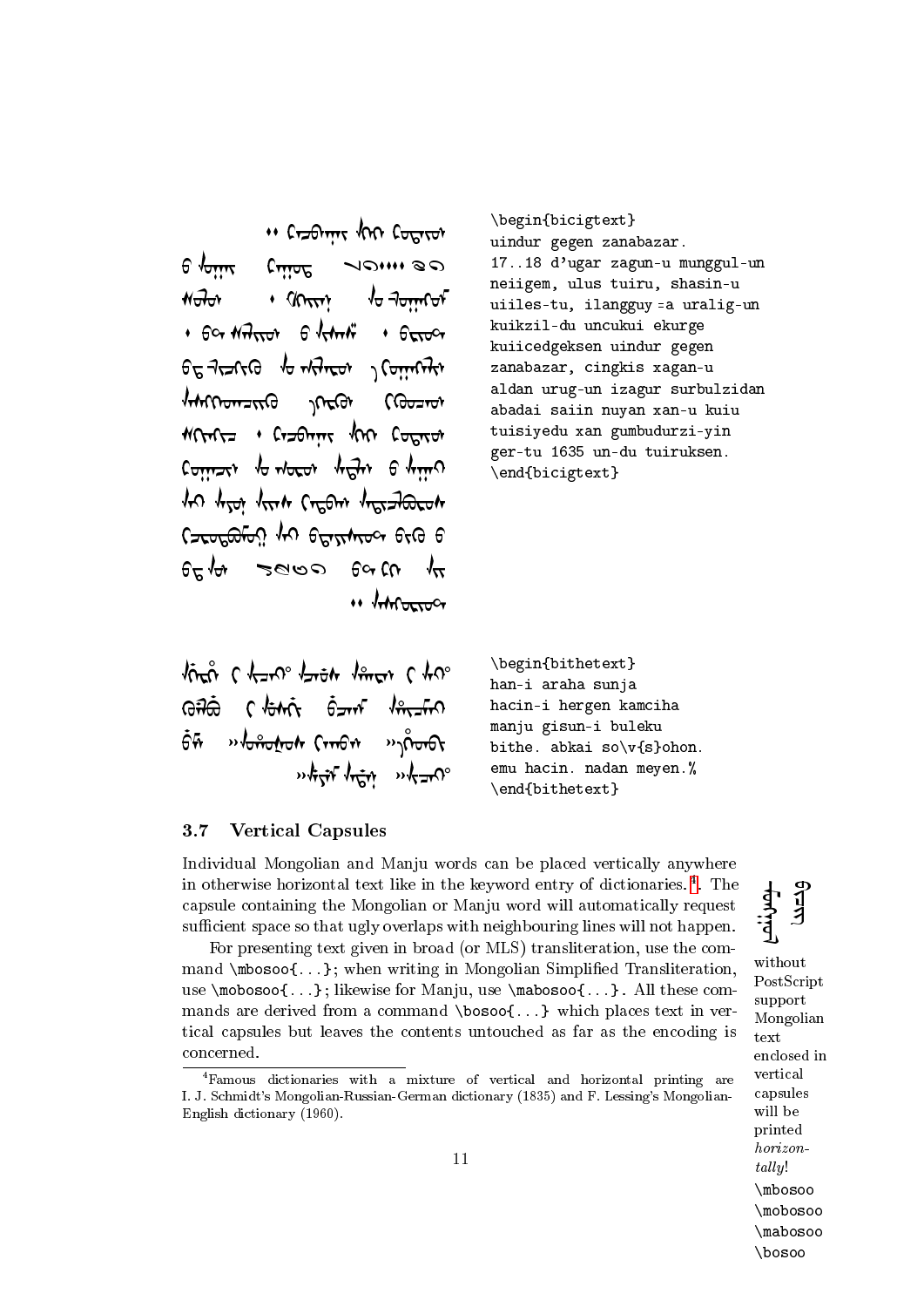<span id="page-11-2"></span>

#### <span id="page-11-0"></span>**Vertical Text Boxes** 3.8

For presenting individual paragraphs of Mongolian or Manju text in vertical manner in an otherwise horizontal text, there are the box commands  $\mbox{\n {...}}$  for Mongolian<sup>5</sup> and  $\mbox{\n {...}}$  for Manju. These  $\n *modo* x$ boxes take two arguments. The first argument indicates the vertical depth of  $\nabla x$ the box, or its line length. The second argument contains the desired text.



<span id="page-11-1"></span> $^5$ Mongolian input *must* be coded in Mongolian Simplified Transliteration; MLS input won't work.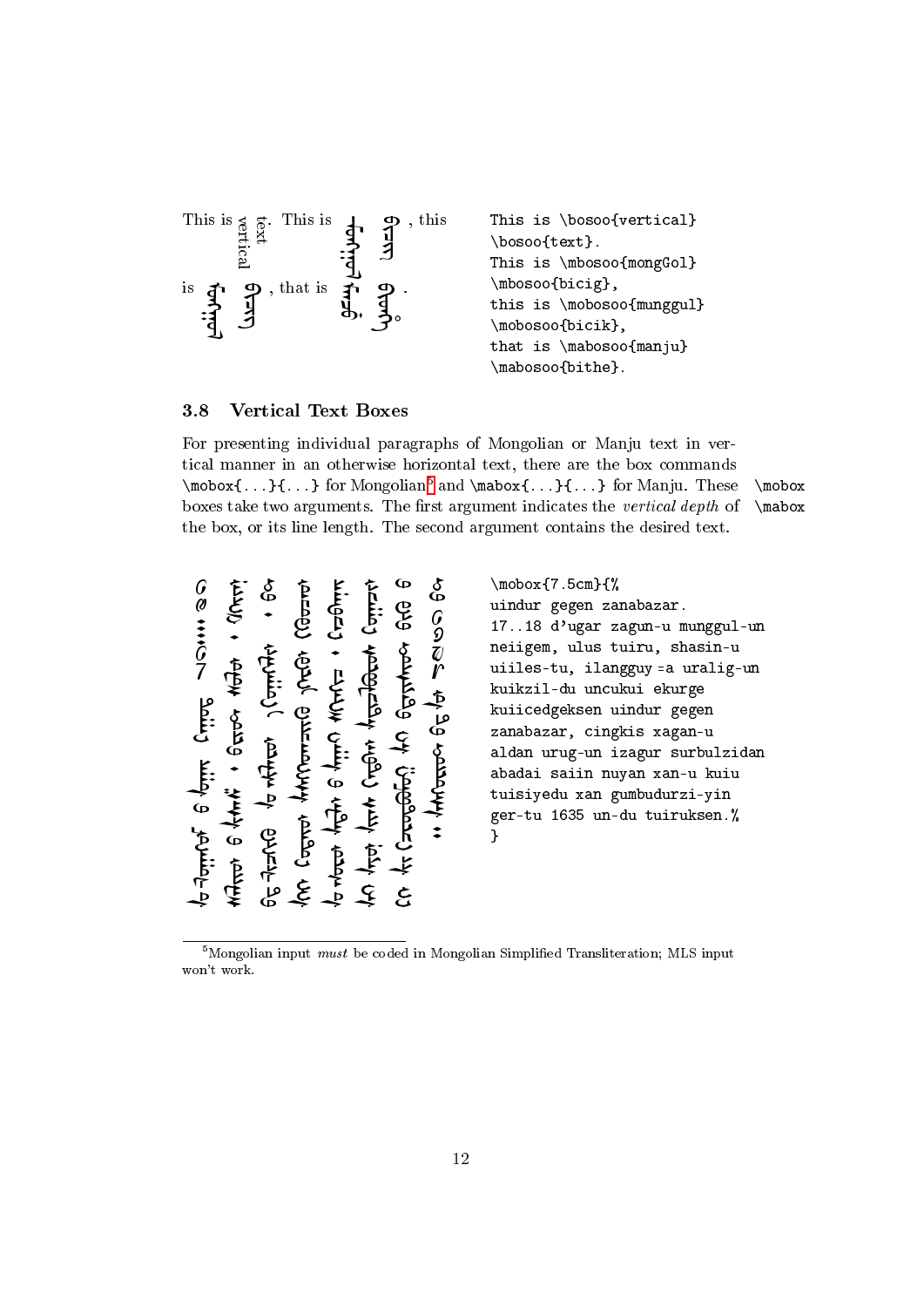

\mabox{3.75cm}{% \raggedleft han-i araha sunja hacin-i hergen kamciha manju gisun-i buleku bithe. abkai so\v{s}ohon. emu hacin. nadan meyen.%  $\mathbf{L}$ 

#### <span id="page-12-0"></span> $\bf 3.9$ **Full Vertical Text Pages**

If you need several pages of Mongolian output, enclose your text in an evironment bicigpage, and use bithepage likewise for Manju texts. Note that Mongolian must be entered in Simplified Transliteration.

bicigpage bithepage

Finally, if you want the whole document and its basic language to be Classical, or Uighur Mongolian, say \usepackage [bicig, ...] {mls} . Likewise, complete Manju documents are produced with \usepackage [bithe, ...] {mls}.

If you start a document with a \usepackage[bicig]{mls} declaration you can still switch back to Latin by issuing an \end{bicigpage} command.

Likewise, if you start a document with a \usepackage [bithe] {mls} declaration you can still switch back to Latin by issuing an \end{bithepage} command.

The following snippet of Mongolian text is presented in full page mode on the next pages, first in Simplified Transliteration form, then in Uighur form; in order to achieve this result the text had to be included in the environment bicigpage.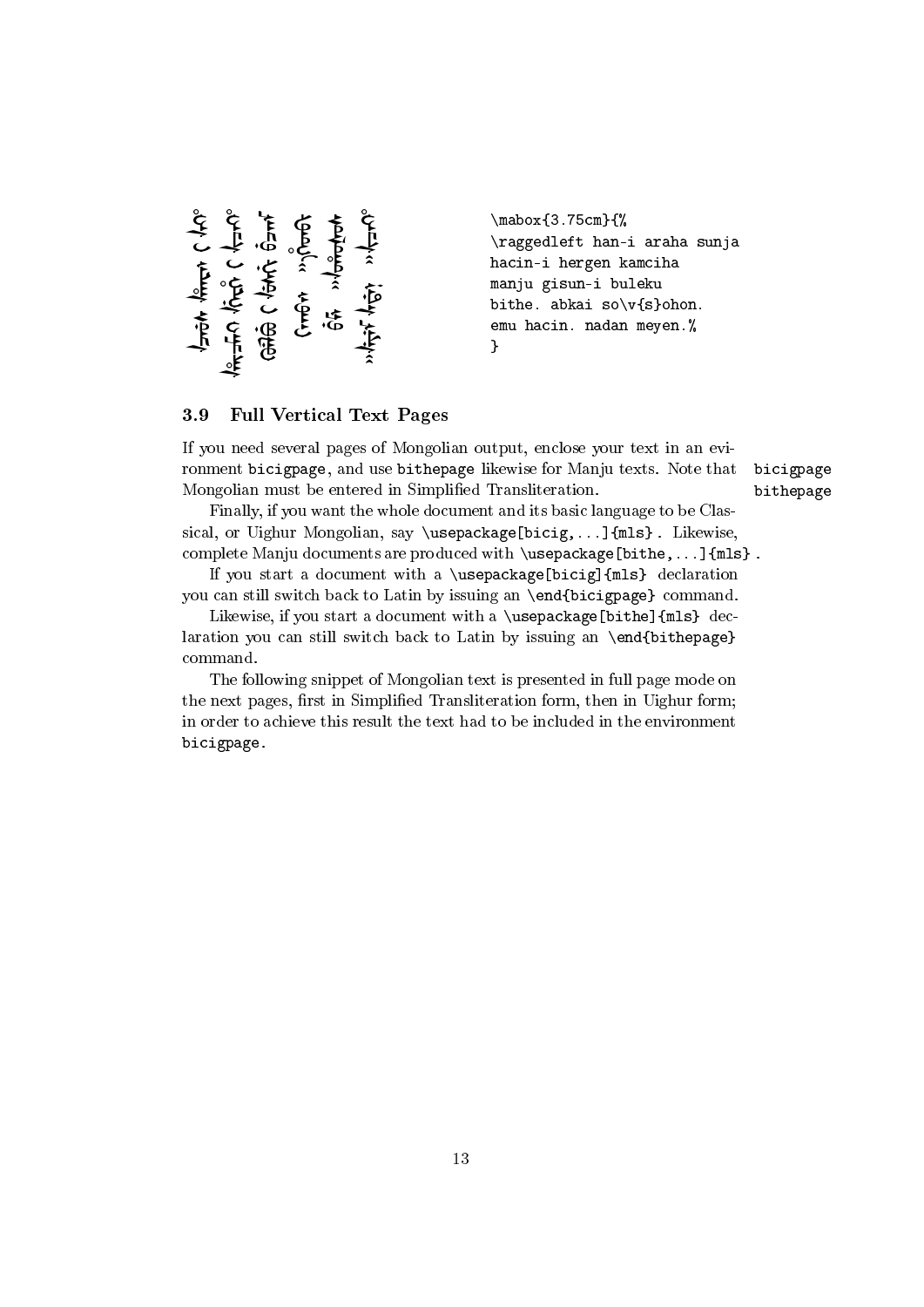#### \begin{bicigpage}

uindur gegen zanabazar.

17||18 d'ugar zagun-u munggul-un neiigem, ulus tuiru, shasin-u uiiles-tu, ilangguy=a uralig-un kuikzil-du uncugui ekurge kuiicedgeksen uindur gegen zanabazar, cingkis xagan-u aldan urug-un izagur surbulzidan abadai saiin nuyan xan-u kuiu tuisiyedu xan gumbudurzi-yin ger-tu 1635 un-du tuiruksen. badu muingke dayan xagan-u 6-d'aki uiy=e-yin kuimun. gurban nasudai-d'agan num ungsizu enedkek gazar tuibed kele-yi xar=a ayandagan surcu, keuked axui cag-aca erdem num-un duiri-tei bulugsan zanabazar 15 nasu-tai-dagan baragun zuu (lhasa) uruzu tabudugar dalai lam=a-d'u shabilan saguzu, ulamar zebCundamba-yin xubilgan tudurazei. uran barimalci, zirugaci, kele sinzigeci, uran barilgaci, kuin uxagandan zanabazar ulan zagun zil-un daiin tululdugan-d'u nerbekden suliduzu, zugsunggi baiidal-d'u urugsan dumdadu zagun-u munggul-un suyul uralig-i serkun manduxu-d'u yeke xubi nemekuri urugulugsan yum. tekun-u abiyas bilig nuiri yeke kuidelmuri-ber munggul-un uralig nigen uiy=e tanigdasi uigei uindurlik-tu kuiruksen azei. xarin 1654 un-d'u neiislel kuiriyen-u tulg=a-yin cilagu-yi tabilcagsan zanabazar-un uran barilg=a-yin buidugel-ece uinudur-i uizeksen zuiil barug uigei ni xaramsaldai. zanabazar uindesun-u bicig uisuk-i kuikzikulku-d'u beyecilen urulcazu, suyungbu uisuk-i zukiyazu ene uiy=e suyungbu ni man-u tusagar tugdanil-un belge temdek bulugsagar baiin=a. tere-ber <<cag-i tukinagulugci>> gedek silukleksen zukiyal-d'agan arad tuimen-u-ben engke amugulang, saiin saiixan-i imagda kuisen muirugedezu yabudag sedkil-un-iien uige-i ilerkeiileksen baiidag. uindur gegen duirsuleku uralig-un xubi-d'u uirun=e-yin sunggudag-ud-tai eng zergeceku buidugel-tei kuimun abacu basa xari ulus-un buzar bacir arg=a-d'u abdagdan yabugsan nigen.

...

... more text ... ...

\end{bicigpage}

Figure 1: Input Example of a Mongolian text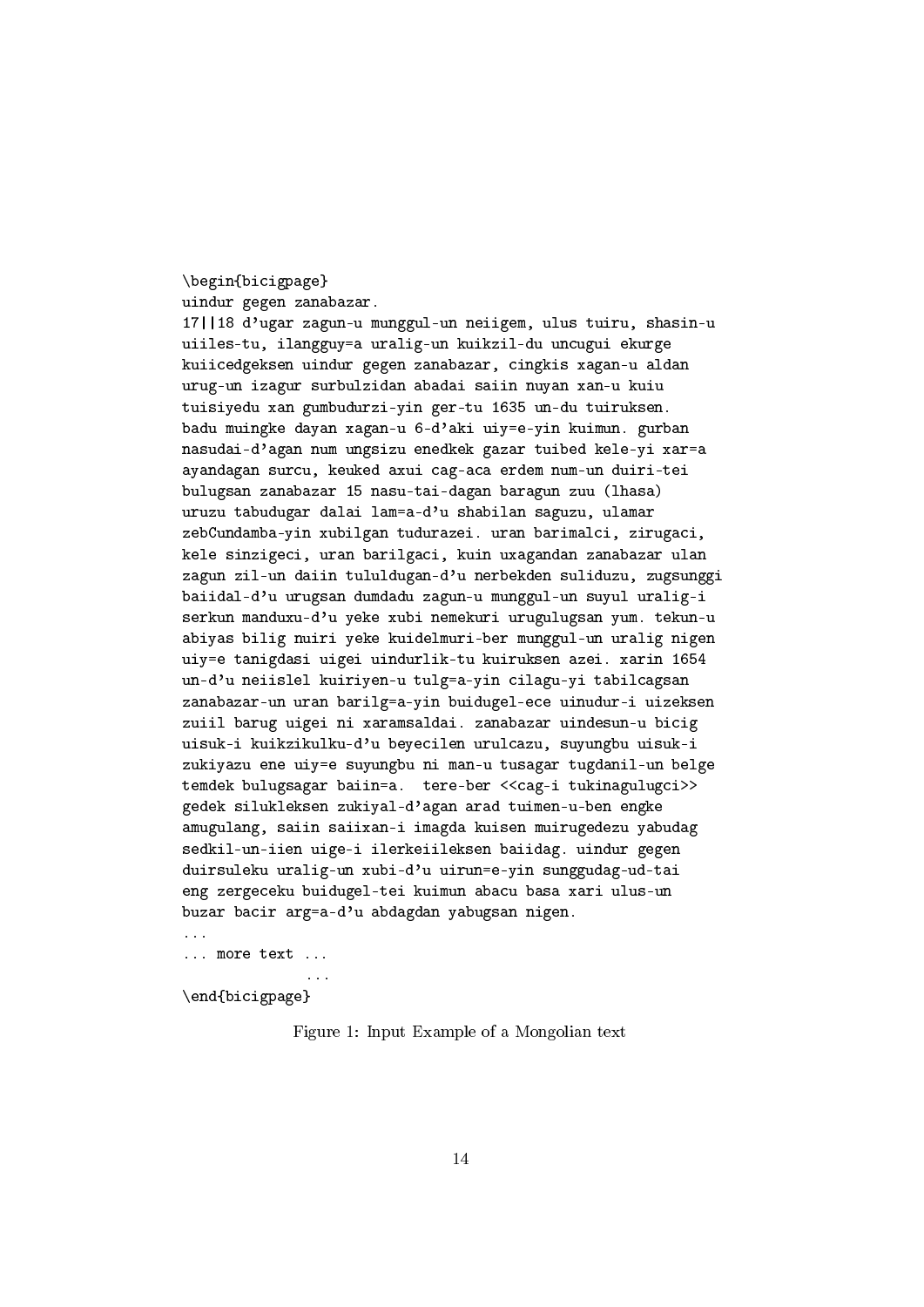e http: phine and hime and he controlled to her control the control of the control of the state of the control of the state of the state of the state of the state of the state of the state of the state of the state of the ᢗ᠇ᠲᠪᠬ᠂ᠰᠲᠷᢖᠯᡋᡡᡆᠰ᠂ᠺᠳᠶᡏᢍᢣ᠂ᡮᡖ᠊ᠰᢑᢍ᠂ᡮᠲᠯ᠇᠂ᡦ᠂ᡮᡎᢊ᠂ᠰᢉᡪᡊᠢᠴ᠂᠂᠂ᠺ᠇ᠫᠬᡎᡵ᠂ᢤᢉᡢ᠄ᠺᡆᢐᠢᠣᡃ᠂ᢥᠰᢉᡘᠳᠴᠢᢙ᠈ᡗᠡᡄᢙ᠂ᠺᡆᢖᠴᠠᠦ᠂ᡦᠲ e with it also e the service of the sealer of the sealer of the condition of the sealer of the sealer of the sealer of the sealer of the sealer of the sealer of the sealer of the sealer of the sealer of the sealer of the s وعققه الإسفار وقد مقشقق وننشف وبتكوينيذ وبستهوة وبمدوحتمد مورونة والمنافس والمتمام والمتحد وتسبب فتهد بالمعارضة יו כ קטעפאיט נו פטאיני , וו נופטיניי יו נופטיני לאוניביט לו לייטרי קטני לאוניביט לאוניביט לשיי לבי לייטר לאבט ל … wester hundrotely had the speak the same earground turned termine to the chinese that in registing some to وعحم بننتعتمد بدندسته ولا يهره والمسنة وعدسة وعديته والمتبكر والمنافر والمنافر والمنافر والمنافر والمنافر والمتحدين والمحمول والمستوري وعمعيهم سادوهاجذ والاستنطوعون باخدم بوعلا برماند برهانيد بالمستنسم بلاره والعنينيون بالحقاء وعلامه يهله كخوينيا -قامن بانتد وفاضحتير رويديد و بنهيجير بوغفتشهر و بوئند وهيفوم بربسفحقر وفاعلاق وتشامرسف chostic so bitter of the state of the state of the sea of the sea of the sea the sea bittership lha saan loka (ee Rooma Corner ny Cerver noong lan la yleen se alan la ninen calanere lon longner زېده رېسېنځنۍ رېسېنځنۍ روسته په پامنتونو په دې پرېد وې د موړنو وې د مولود او مورد برې په او د انه د انه کو انه ا **Proper Controls of the figure of the control of the Controls of the Control Control Controls Controls Controls** رعىتقعد ، رغيودق رېخمه رېمىدەقە، رېغىدەقە، رېزلومەن رېد ئويوقەغۇند رېزيون، وغقتنىر، زيونىر وق رېز زېزىن رىنتىقھەن - اختلاه المنهيجة المنظور و وما يون المنظور و المنطقة و المنظور المنظمة المنظور و المنظور و المنظور و المنظور و المنظور و المنظور و المنظور و المنظور المنظور المنظور المنظور المنظور المنظور المنظور المنظور المنظور المنظور

"Croptive for Control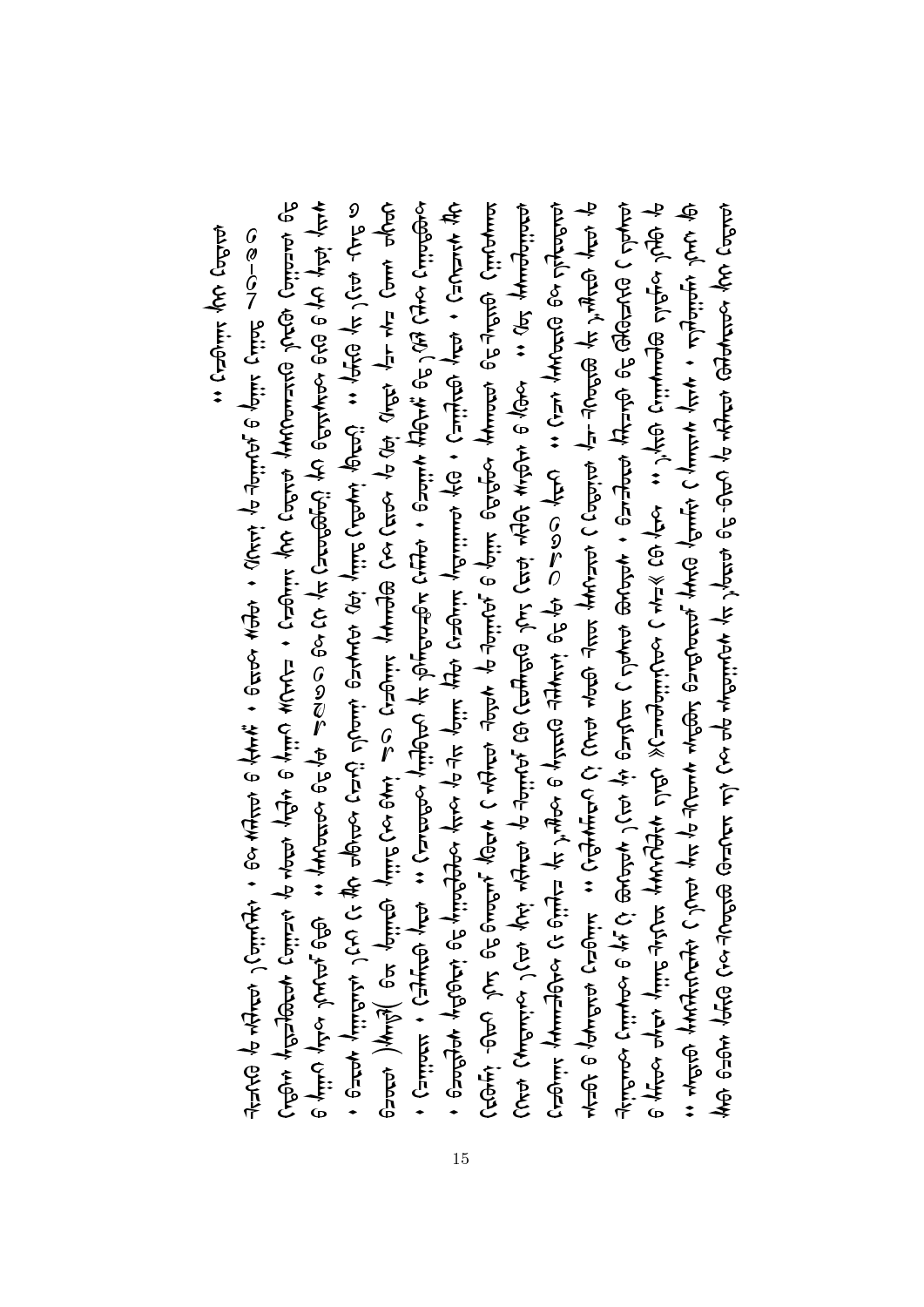.. Ku: Humeon homeon Grao Crao Com le Note Cero i The start of the Secretary of the Magnetic Control of the Magnetic Secret the superinted to a cheap the state of the state of the state of the state of the state of the state of the state of وعنزياحتص بإعادهما أعلقتمقرتها دروعين باهتفتعون رويعين كبرجويين أوهما والمقبر وينتيهننس به ببئمنتص ر<del>ەسىر وعىد يابر (باسىئد باغد بادئىسى</del> ئاينىشى ئايلىكى بە كى قىلىدى بىر كە ۋە ئەبلىكتوەم باغمنىدار ئايدى بىنى ئىسىلاھى وسيسحه ويشتمه وسننشد وعيشنب وعوهون بها وبالحديث ونشحه واستسمه بإنه بوالمسنو والمحد المحاويد (باسند ہت ہوئے ہم استخابات کا مقسوق و وسمع ہون ہو است و مستوق ہوئے ہوئے اور استحاد کا مقامت کی استخاب ہوئے ہیں ch<del>nheider</del> es him chhean ... Her area . chea ci mphirer le deimer ... Jere hunner e<del>suige</del> le <del>eu</del> len بدي به بهيجه وعجرده دق رهويه بوم مه به رويدن ، ريشتها ، بششف ، بششف وسننشد ، ربعد ويصرف ، بوحق ، وك ᠅᠂ᢉᠨᡔᠠᡍᡄᡗ᠄ᠢᡪᠺᠢᡡ᠂ᡌᡆᢏᠰ᠂ᡮᠯᡐ᠂ᡮᡕ᠂᠍ᡗᡂ᠅᠖ᠳᠰ᠅᠈ᠺᠯᡂᠰ«᠂᠈᠈ᠺᠯᡂᠰ«᠂᠈᠈ᠺᠲᡉ«᠃᠈ᢄᡱ᠖᠅ᠰᡕᢗᡃᠨᢘᢘᠰ«᠃᠉ᢗᠴᡋᢦ (بسننعد زعيلكرتمد فريز والتحارين والنعد والمنعد والمنافذ والمتعارين والمتعارين والمتعارين والمتعارين والمتعارين والمتعارين والمتعارين والمتعارين والمتعارين والمتعارين والمتعارين والمتعارين والمتعارين والمتعارين والمتعارين Chmor then to Got C »Coosmer Coo Deed to the formation C Tribute of the South the state of the C Tribushing فعفطيمون زيميته والمقنننا والمقننيا بواحمن زبعه مراجمر فأعلاق ومقص زمع زمعتنيا فأصدق زيمه ومنفن ومنتي hommer in the internal to the lot of the conduction conduction of the conduction of the conduction of the conduction of the conduction of the conduction of the conduction of the conduction of the conduction of the conducti <u> بوستیم برید: به عمکیر بلا زدم وهدومی ای برفتی و بیر را بیرسدی وعدویین اسک باشیم وسمانندحه وه عمانشهر</u>

16